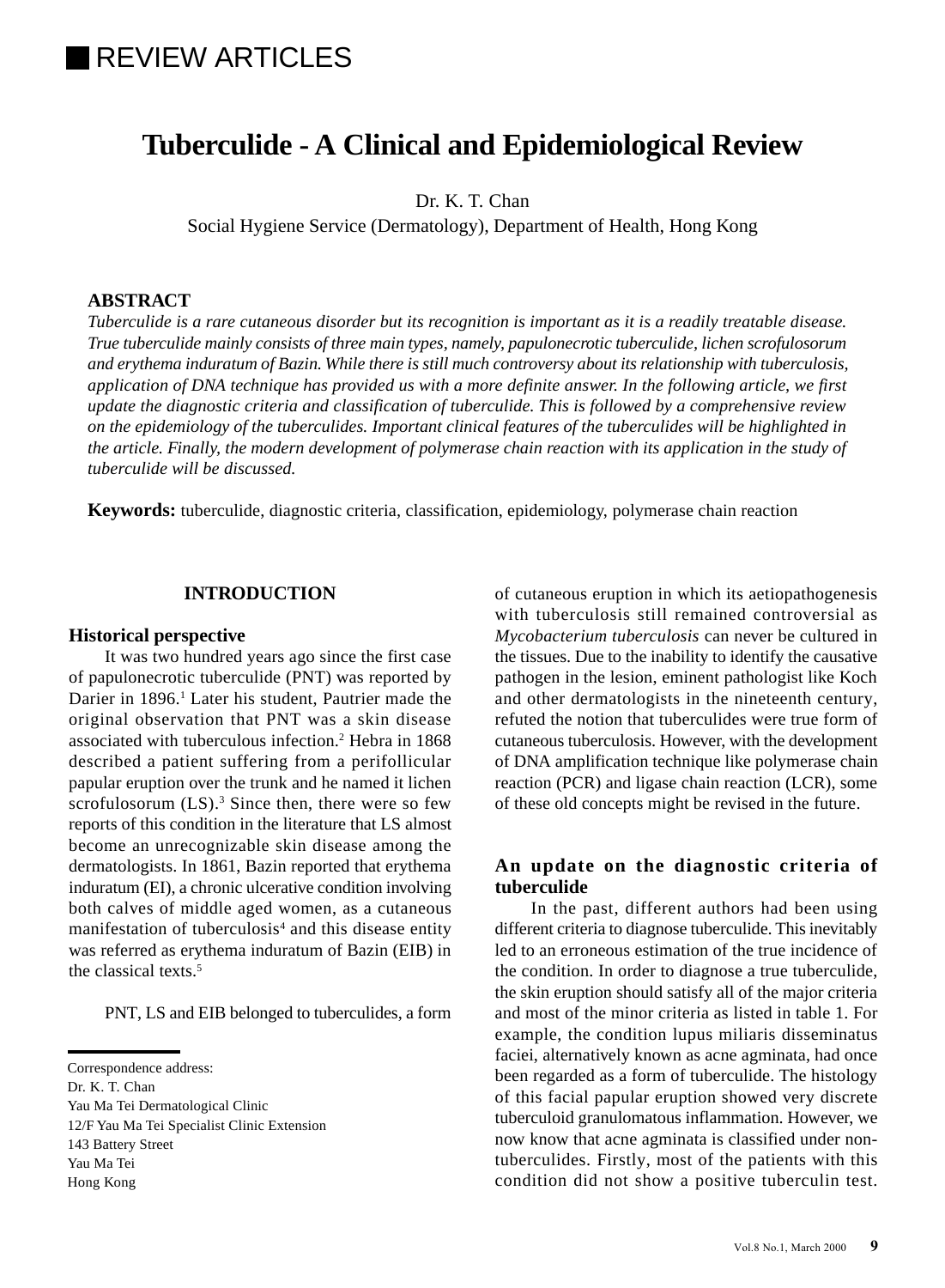Secondly, this facial eruption did not respond at all to systemic anti-tuberculous therapy but to oral tetracycline.

On the other hand, one should not apply these diagnostic criteria too stringently without elaboration. For instance, there are many conditions that may give rise to a tuberculous granulomatous infiltrate.7 The tuberculin test may not always be discriminatory between active infection or previous exposure to tuberculosis, especially in areas where the prevalence of tuberculosis is high.<sup>9</sup> The tuberculin test may not be positive at all if the patient is immunosuppressed. Some cases of PNT may only show a partial, slow and insidious response to systemic anti-tuberculous therapy.7 Finally, some reported cases of progression of PNT to lupus vuglaris<sup>10</sup> suggested that the failure to grow *M. tuberculosis* may be due to a lack of sensitivity of the tissue culture. Nonetheless, devising a clear and practical set of diagnostic criteria is the very first step to study the epidemiology, pathogenesis and natural history of tuberculide.

tuberculides. PNT and LS are the only cutaneous conditions that are agreed by most of the dermatologists as true tuberculide. But with the recent application of PCR, as illustrated later in this article, we now know that there is a large number of cases of EI which are in fact associated with past tuberculous infection. Hence it is necessary to include some form of EI or better termed as EIB in honour of the original description by Bazin,<sup>4</sup> under the true tuberculide. On the other hand, however, there is a group of EI that even with the application of sophisticated technique like PCR, failed to provide sufficient proof that it is tuberculous in origin. These are termed nodular vasculitis-erythema induratum complex and classified under facultative tuberculide. Likewise, erythema nodosum (EN), a cutaneous vasculitis characterized by septal panniculitus is also classified as facultative tuberculides as only a small number of cases of EN are associated with tuberculosis. The non-tuberculides are conditions that definitely have no aetiopathogenetic relationship with tuberculous infection.

# **Classification of tuberculides**

Table 2 is a recent update on the classification of

# **Epidemiology of tuberculides**

Tuberculosis had been declining in most of the western countries but an upsurge of tuberculosis was

| Major criteria | histological evidence of tuberculous granulomatous inflammation on the skin biopsy of these lesions                     |  |  |  |
|----------------|-------------------------------------------------------------------------------------------------------------------------|--|--|--|
|                | no evidence of Mycobacterium bacilli identified in the routine culture and acid fast staining of these                  |  |  |  |
|                | lesions, detailed investigations including CXR, gastric aspirate, early morning urine and guinea pig                    |  |  |  |
|                | inoculation of lesions failed to locate the source of mycobacterium                                                     |  |  |  |
|                | usually strongly positive tuberculin test                                                                               |  |  |  |
|                | good response to systemic anti-tuberculous therapy with almost complete resolution of the lesions<br>without recurrence |  |  |  |
|                |                                                                                                                         |  |  |  |
| Minor criteria | patient is generally in good health and shows a high degree of immunity to tuberculosis                                 |  |  |  |
|                | skin eruption is usually symmetrical                                                                                    |  |  |  |
|                | skin eruption is usually disseminated                                                                                   |  |  |  |

|  |  |  | Table 1. Major and minor criteria for diagnosing tuberculides <sup>6,7,8</sup> |
|--|--|--|--------------------------------------------------------------------------------|
|  |  |  |                                                                                |

#### Table 2. An update on the classification of tuberculides<sup>7,11</sup>

| 1. Obligate or true tuberculides | a) Papulonecrotic tuberculide                    |  |
|----------------------------------|--------------------------------------------------|--|
|                                  | b) Lichen scrofulosorum                          |  |
|                                  | c) Erythema induratum of Bazin                   |  |
| 2. Facultative tuberculides      | a) Nodular vasculitis-erythema induratum complex |  |
|                                  | b) Erythema nodosum                              |  |
| 3. Non-tuberculides              | a) Lupus miliaris disseminatus faciei            |  |
|                                  | b) Rosacea-like tuberculide                      |  |
|                                  | c) Lichenoid tuberculide                         |  |
|                                  |                                                  |  |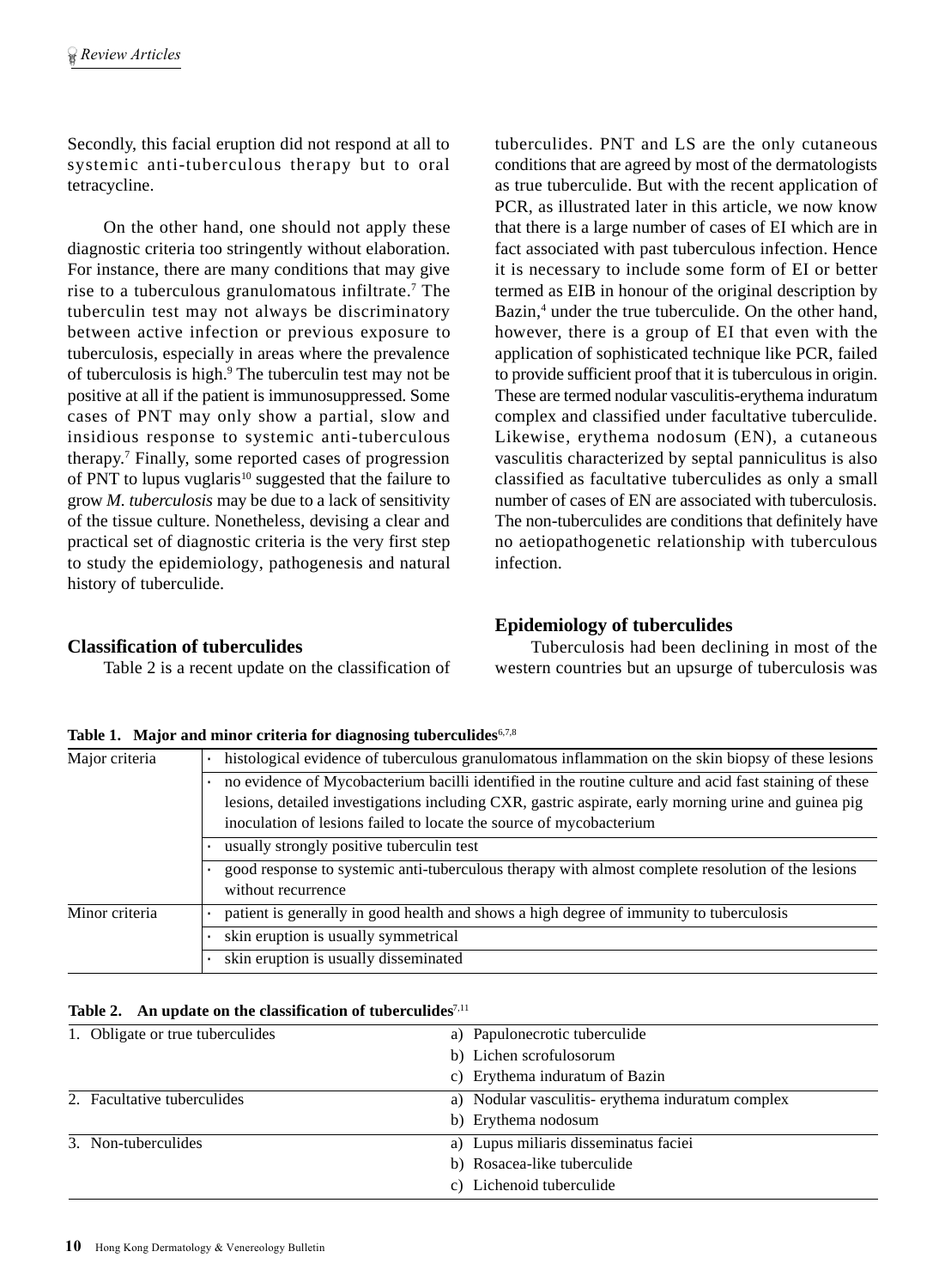seen in the late 1980s and early 1990s.<sup>14</sup> This increase in the notification of tuberculosis had been attributed to socioeconomic deprivation like increased poverty, overcrowding, refugee movements and the increased incidence of HIV infections.14 The emergence of multiple drug resistant strains of *M. tuberculosis* had also been suggested to be a cause of the recent increase.14 Cutaneous tuberculosis including tuberculide overall constitutes 0.15% of all the reported cases of tuberculosis and 1% of extra pulmonary tuberculosis.6 Hence, although tuberculosis is a common disease, tuberculides and other cutaneous tuberculosis is a relatively rare disease.

Table 3 is a summary of all the major series of reported cases of tuberculides documented in the world literature. Since tuberculides are very rare diseases, there are very few well published reports on its epidemiology; most of these studies are from countries where tuberculosis are already very prevalent in the population. It is interesting to note that the incidence of PNT and EIB differed in different geographical locations and changed over time.

The incidence of PNT ( $n = 38$ ) as reported by a large study by Visser and Heyl in South Africa almost doubled the incidence of EIB  $(n = 20)$  and PNT represented 61.3% while EIB represented 32% of all the reported cases of tuberculides.8 On the other hand, the prospective study of cutaneous tuberculosis by Yates and Ormerod in the United Kingdom showed a reverse of this frequency of distribution: only 10% of the tuberculides are PNT and nearly half are due to EIB.12 This change in pattern can also be observed when one compared the data with the Hong Kong studies. Wong and colleagues reported a relative incidence of PNT of 56.8% and EIB of 43.2%.13 However, this distribution reversed dramatically 15 years later as illustrated by the study of Chong and Lo which showed that EIB contributed 93.3% of all cases of reported tuberculides and only 4.7% were PNT.<sup>9</sup> In other words, EIB has replaced PNT as the commonest tuberculide in the region studied.

This change in the prevalence of PNT and EIB can be explained by the fact that true tuberculide is a disease that is greatly influenced by the economic status and affluence of the population. Places like South Africa and Hong Kong in the 1960s are characterized by poor housing, overcrowding living condition, lack of sanitation and a high influx of refugees from surrounding poor areas; all these are high risk factors for tuberculosis and likewise, we can observe a high incidence of true tuberculides like PNT. On the other hand, places like the United Kingdom and Hong Kong in the 1980s are much well developed with adequate housing, good social support and effective control programs of notifiable disease like tuberculosis. As a result, true tuberculides like PNT dropped to a very low level while facultative tuberculide form of EIB become relatively more important. The reported high incidence of EIB in some of these series as some authors suggested

**Table 3. A summary of the major studies documented in the world literature in estimating the incidence and prevalence of tuberculides**. 8,9,12,13

|                                | South Africa  | United Kingdom            | Hong Kong      | Hong Kong      |
|--------------------------------|---------------|---------------------------|----------------|----------------|
| Place of study                 | Medunsa,      | <b>Blackburn District</b> | Social Hygiene | Social Hygiene |
|                                | South Africa  | UK.                       | Service        | Service        |
| Period of study                | 1981-1993     | 1981-1995                 | 1962-1967      | 1983-1992      |
| (total years)                  | (12)          | (15)                      | (5)            | (10)           |
| Population served<br>(million) | 0.75          | 0.27                      | 2              | 4.5            |
| Types of study                 | retrospective | prospective               | retrospective  | retrospective  |
| Cutaneous                      | 92            | 47                        | 160            | 176            |
| tuberculosis/cases             |               |                           |                |                |
| Tuberculides/cases             | 62            | 10                        | 37             | 150            |
| $PNT(\% )$                     | 38(61.3)      | 1(10)                     | 21(56.8)       | 7(4.7)         |
| EIB $(\%)$                     | 20(32.3)      | 5(50)                     | 16(43.2)       | 140 (98.3)     |
| LS $(\%)$                      | 3(4.8)        | 0(0)                      | 0(0)           | 3(2.0)         |
| EN(%)                          | 0(0)          | 3(30)                     | 0(0)           | 0(0)           |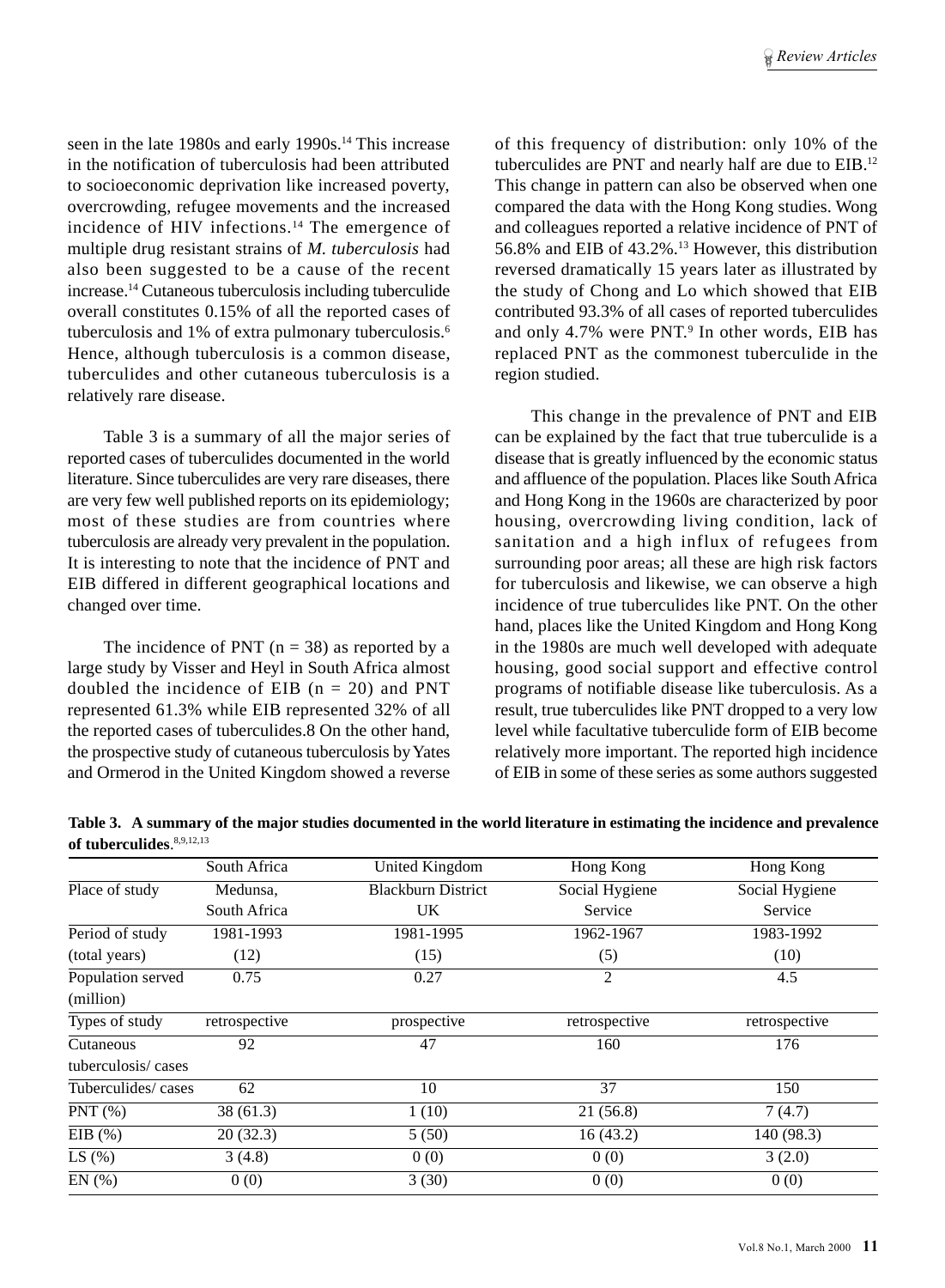may also be due to the fact that EI is a multifactorial disease and different dermatologists have been using different criteria in diagnosing the disease.<sup>9</sup>

The main demographical characteristics like age and sex of the tuberculides had remained fairly constant among the various studies. PNT, as shown by all these studies, is a disease mainly affecting the adolescent, young adult and occasionally children, with an age range of 2.5-35 (mean = 22.6). It shows a female predominance with a ratio of 2:1.15 EIB is a disease affecting mostly middle aged women with an age range of 7-82 (mean = 34) and a very high female domination with a ratio of 4.4:1.<sup>9</sup> Unfortunately, there are too few well reported series on LS to make a significant epidemiological observation. The latest and largest series of report on LS is by Smith which reported 4 patients suffering from this condition.<sup>16</sup> The results suggested that LS affected patient with an age range of 18-66 and showed no sexual predilection.

# **Papulonecrotic tuberculide**

PNT is a rare but true cutaneous form of tuberculosis. Some authors preferred the name "papulonecrotic tuberculosis" because it is generally agreed to be aetiologically related to tuberculosis.17 PNT are more often seen in areas where tuberculosis infections are prevalent, such as, South Africa, India and South East Asia like Hong Kong. Cases of PNT had been reported as a result of *Mycobacterium bovis* infection<sup>18</sup> and post BCG vaccination.<sup>19</sup> It is a disease mainly affecting the adolescent and young adults, occasionally children. Jordaan reported a series of 8 children presented with PNT and showed that PNT in children, like its adult counterpart, showed a female predominance with a female to male ratio of 2:1. The median time of appearance of characteristic lesions before diagnosis is 4 weeks.17

PNT usually presents as asymptomatic, dusky red papules and papulopustules with a lesional size ranging from 1-5 mm. Some of these lesions may undergo necrosis and form crusted ulcers. The healed lesions may result in pigmentary changes and scarrings. PNT are classically distributed symmetrically over the extensor aspects of the skin of the upper and lower limbs. The trunk and the head and neck region are usually spared. PNT like lesions have been reported to occur in the ear lobes<sup>17</sup> and the shaft and glans of the penis.10,13,20 As with the other form of tuberculides,

patients with PNT are generally well and healthy, and only very occasionally showed evidence of tuberculous infection apart from the histopathology of the skin lesion. PNT had been described to progress to lupus vuglaris.10 It had been reported to complicate a case of scrofuloderma in a health care worker.<sup>21</sup> PNT had also been reported to occur in the same patient suffering from EIB.22 The diagnosis of PNT is usually based on clinical, histopathological feaures, positive tuberculin test and a good response to systemic anti-tuberculous therapy. Important clinical differential diagnoses of PNT include pityriasis lichenoides et varioliformis acuta, secondary syphilis, papular urticaria and reactive perforating collagenosis.

# **Lichen scrofulosorum**

LS, though rare, like PNT is a definite clinical and pathological entity which showed an aetiological relationship with tuberculosis.16 LS typically presents as asymptomatic, grouped, sometimes annular, perifollicular papules distributed over the trunk anteriorly or posteriorly. The lesion size is minute, usually of 0.5-3 mm in diameter. The color of the lesion is usually reddish brown or dark yellowish. LS are easily mistaken with lichen nitudus, keratosis spinulosa, lichenoid drug eruptions and rarely sarcoidosis. The characteristic histopathological features of LS can usually resolve the confusion. The histology usually shows superficial dermal granulomatous infiltrations surrounding hair follicles and sweat ducts. The infiltrate mainly consists of epitheloid and some Langhans giant cells. Like other tuberculides, tuberculous bacilli are not evident and tissue cultures are negative. Sarcoidosis is the main histological differential diagnosis. LS shows excellent response and complete remission with full course of systemic anti-tuberculose therapy. LS associated with tuberculous dactylitis has been reported.23

# **Erythema induratum**

EI is a controversial disease entity. Its exact relationship with tuberculosis is still much debated. It is Bazin's original observation that EI is a disease associated with tuberculosis, hence the term erythema induratum of Bazin (EIB).<sup>4</sup> However, there are many cases of the so called EI are just cases of allergic nodular vasculitis. These cases failed to cultivate any tuberculous bacilli and also they settled even without full course of systemic anti-tuberculous therapy.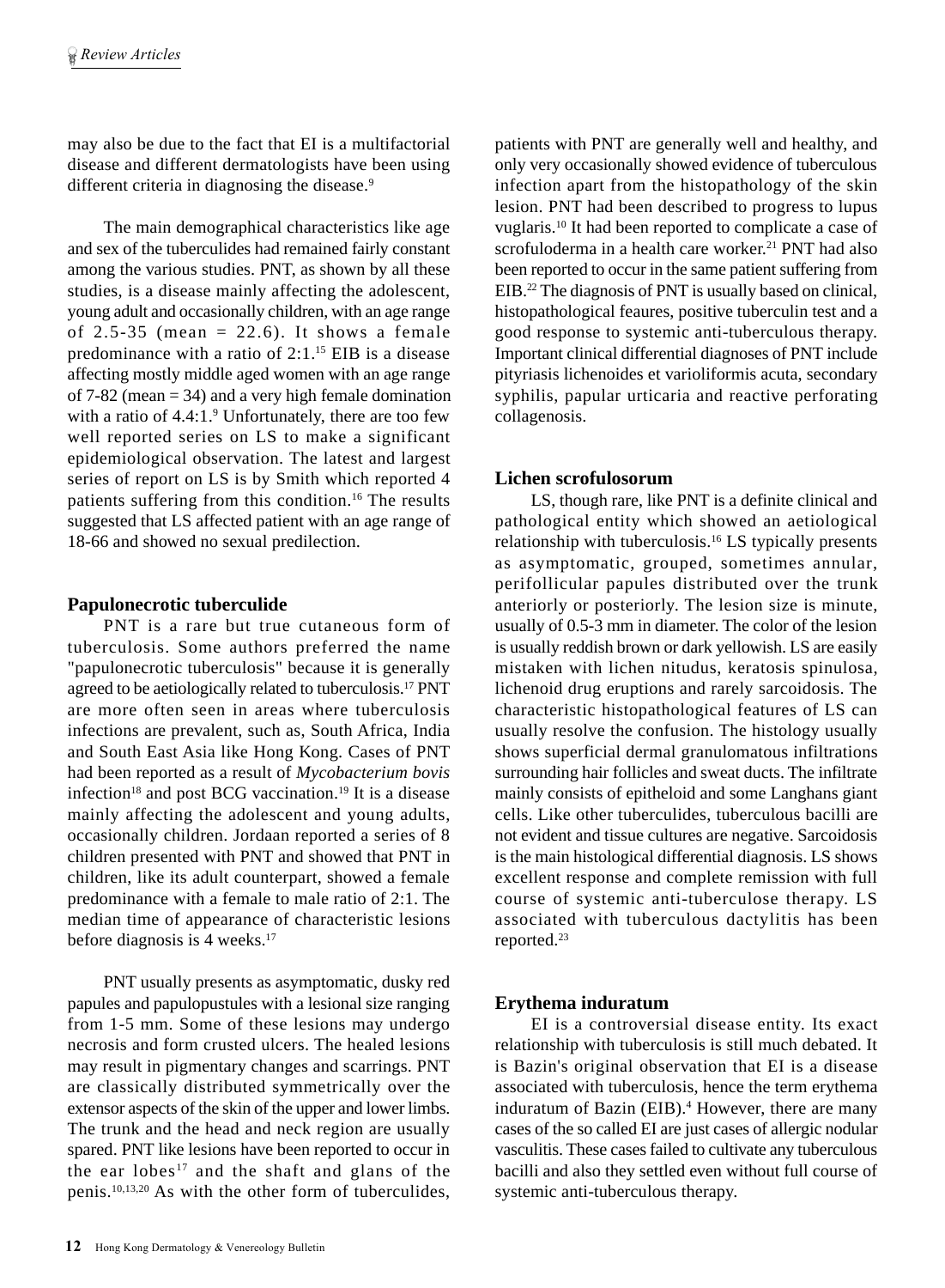It is now believed that it is better to divide EI into two separate categories, that is, those which showed evidence of past tuberculous infection by culture or PCR as EIB; and those without such evidence as nodular vasculitis-erythema induratum complex.<sup>11</sup> PCR technique had shown clearly that some cases of EI was in fact associated with M. tuberculosis. Furthermore, it is important in separating the two conditions because not only the clinical management of the two conditions are different, for example, the institution of full term multiple systemic anti-tuberculous therapy in the former, but also the confusion in terminology would result in an erroneous estimation and report of the true incidence of true tuberculides.

EIB usually presents as a chronic, nodular, ulcerative eruption symmetrically distributed over the calf of the legs of middle aged, over-weight women. The histological feature is characterized by granulomatous vasculitis with lobular panniculitis. Clinical important differential diagnoses of EIB include erythema nodosum, allergic nodular vasculitis, bromoderma and iododerma. Some suggested that in cases of EIB, besides performing routine tissue culture and screenings tests like CXR, early morning urine and gastric aspirates to identify *M. tuberculosis*, PCR should be performed unless resources are not available.

#### **Erythema nodosum (EN)**

Erythema nodosum is not a true tuberculide. It represents an Arthus type tissue reaction pattern resulted from a number of causative agents. EN is a common disease but EN due to tuberculosis infection is rare and is more often seen in children.<sup>8,9</sup> Study by Chong and Lo suggested that only 2.33% of EN showed evidence of concomitant extracutaneous tuberculous infection.9 Clinically, EN lesion must be differentiated from EIB and if in doubt, a full thickness skin biopsy including the adipose tissue of EN will show up the classical vasculitis with septal panniculitis.

#### **The non-tuberculides**

The conditions acne agminata, acne rosacea and lichenoid tuberculides<sup>24</sup> have, due to various reasons in the past, been regarded as tuberculides. They all have one thing in common that the histology of all these lesions showed tuberculoid granuloma. However, they have no relationship at all with tuberculous infection.

Tissue culture almost certainly failed to grow *M. tuberculosis*. Tuberculin tests only show weakly positive or no reaction. All these conditions did not respond to systemic anti-tuberculous therapy. Some authors have suggested that lichenoid tuberculid as described by Ockuly and Montgomery may in fact be cutaneous sarcoidosis.16,24

# **Pathogenesis and immunohistochemistry of tuberculides**

The exact pathogenesis of tuberculides is still largely unknown. By using monoclonal antibodies like UCHL-1 which binded specifically to T-cell receptor like CD45, immunohistochemistry had shown that Tlymphocytes and macrophages were the predominant cell types that were involved in the pathogenesis of tuberculides.19 This suggested that delayed type IV hypersensitivity reaction is involved in the pathogenesis. However, as suggested by some authors, it is very likely that the initial process also involves a type III reaction in which the immuncompetent host produces antibodies which subsequently coats and opsonizes the invading tuberculous bacilli. These then inactivate the bacilli and travel through the blood stream to the small vessels of the skin especially the arms and the lower legs and initiate a hypersensitivity reaction.<sup>10,15</sup>

# **Treatment of tuberculides**

The modern treatment of confirmed case of true tuberculide like PNT, LS and EIB are full course systemic multiple tuberculous drug therapy (MDT). The MDT should include, as a minimum, isonizaid at a daily dose of 5 mg/kg, rifampicin at a daily dose of 10 mg/ kg, ethambutol at a daily dose of 20 mg/kg or pyrazinamide at a daily dose of 25 mg/kg.12 The duration of the therapy should be 6-9 months.12 Compliance to the regime is important and most of the cases of true tuberculides show good response with complete clearance of the lesions. For drug resistant mycobacteria, second line therapy like ethionamide, kanamycin, paminosalicylic acid and the quinolones should be used. For facultative tuberculide like nodular vascilitiserythema induratum complex in which *M. tuberculous* cannot be identified, monotherapy with isoniazid 300 mg daily for 9-12 months give satisfactory results with complete remission of the lesion.<sup>9</sup> However, whether the response is due to the anti-tuberculous or anti-inflammatory action of the drug is unknown.9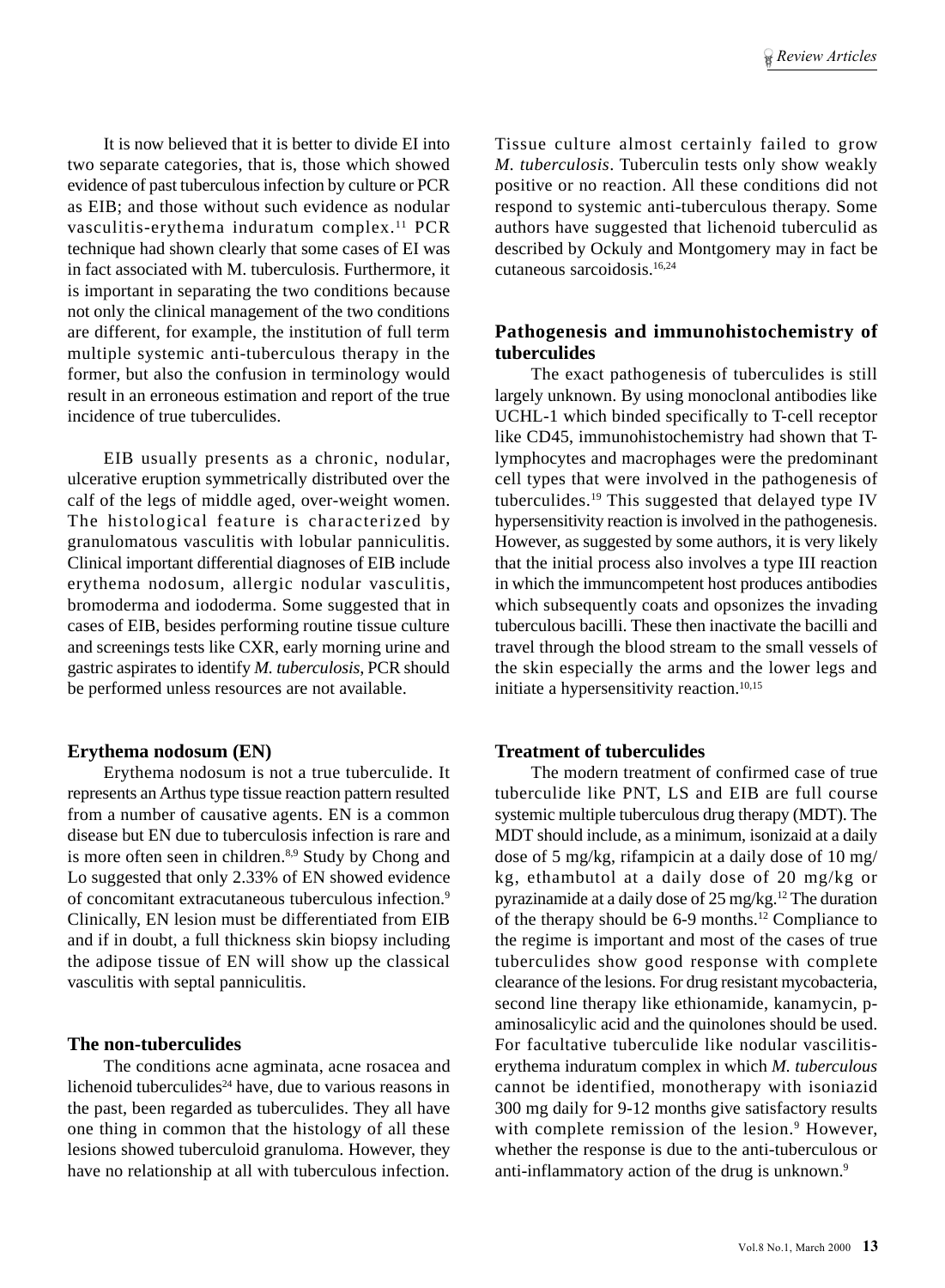### **Polymerase chain reaction (PCR)**

One of the major advances recently in studying mycobacterium is the application of DNA amplification technique like PCR and LCR in identifying Mycobacterium bacilli in cutaneous tuberculosis including tuberculides. The advantage of PCR technique is that it can provide reliable, rapid and accurate results for the diagnosis of different form of cutaneous tuberculosis including the oligo- and pauci-bacillary form. The problem surrounding the diagnosis and the aetiopathogenesis of tuberculides is that the traditional culture technique of tuberculosis, though highly specific, has a relatively low sensitivity. The number of the bacilli in the tissue can be so small; as few as only one tuberculous bacillus, that culture is no longer an ideal method in evaluating the cause of the disease. On the other hand, PCR ,by copying part of the DNA sequence of the mycobacterium and magnifying it a billion times, can accurately detect even a few or a fragment of the bacterium after being inactivated by the immune mechanisms.

PCR has been shown to have a 75% positive predictive value (PPD) in identifying in the condition of lupus vuglaris while culture only yield a PPD of 57.1%.25 Seckin also showed that in 11 cases of lupus vuglaris which are shown positive for Mycobacterium by PCR, only one case has been cultured positive.<sup>26</sup> Moreover, in his series, he identified 6 cases of PNT which were all PCR positive for *M. tuberculous* but were negative with traditional staining and culture methods.26 Furthermore, the two cases of EIB that he revealed were culture-negative but PCR-positive for mycobacterium.26 Similarly, Degitz had also been able to detect Mycobacterium DNA in 5 of his 7 cases of EI and 4 of his 6 patients with PNT. All his internal control of normal skin was PCR negative.27 Finally, Victor and co-workers had also been successful in demonstrating the presence of DNA fragments specific for in 50% of his PNT cases.<sup>28</sup> By employing the PCR technique, Degitz concluded that despite the failure of culture to grow M. tuberculosis in most cases of tuberculides, the evidence suggested that the true tuberculides like PNT and EIB has a genuine aetiopatholoical relationship with M. tuberculosis and the so called tuberculides may better be regarded as forms of post primary tuberculosis.<sup>27</sup>

The problem of PCR has been its high degree of false positivity. This false positivity may be the result of a number of factors like the variability of the fixation time of the tissue, the type of tissue studied, the nuclease

contents of the tissue, and tissue necrosis.25 All these factors can greatly influence the detection rate of microbial DNA by PCR. Hence, it is extremely important to perform both internal positive and negative control when PCR method is used. In addition, all the details of the PCR methods including its primer set and techniques should be well documented and illustrated in the methodology of the study.

### **CONCLUSION**

As modern western medicines are evidence and scientifically based, PCR has, no doubt, shown clearly that tuberculides are aetiologically and pathogenetically related to *M. tuberculosis*. Whenever resources are available, PCR should be performed in clinical suspected cases of cutaneous tuberculosis. DNA amplification technique will certainly remodel our understanding about cutaneous tuberculosis including tuberculides in the coming millennium.

#### *Learning points: Erythema induratum of Bazin is the most prevalent tuberculide in most of the developed countries. Early recognition of tuberculides is important so that effective, curative therapy can be offered to the patients.*

# **References**

- 1. Darier MJ. Des "tuberculides" cutanees. Ann Dermatol Syphylol 1896;7:1431-6.
- 2. Pautrier LM. Tuberculose nodulare dermigine a petits nodules. In: Darier J, ed. Novelle pratigue dermatologigue, vol. 3. Paris: Masson Editor, 1936:619-30.
- 3. Hebra F. Lichen scrofulosorum. In: Disease of the skin (Translated and ed. By C.H. Fagge and P.H. Pye-Smith), vol.2, p52. The New Sydenham Society, London.
- 4. Bazin APE. Lecons Theoretiques et Cliniques sur la Scrofula. 2nd edn. Paris: Delahaye, 1861:146.
- 5. Fewel M, Munro DD. Diagnosis and treatment of erythema induratum (Bazin). BMJ 1965;1:1109-11.
- 6. MacGregor RR. Cutaneous tuberculous. Clin Dermatol 1995; 13:245-55.
- 7. Wolff K, Tappeiner G. Mycobacterial diseases: tuberculosis and atypical mycobacterial infection. In: Dermatology in General Medicine (Fitzpatrick TB, Eisen AZ, Wolff K, eds), 3rd edn New York: McGraw Hill, 1987:2152-86.